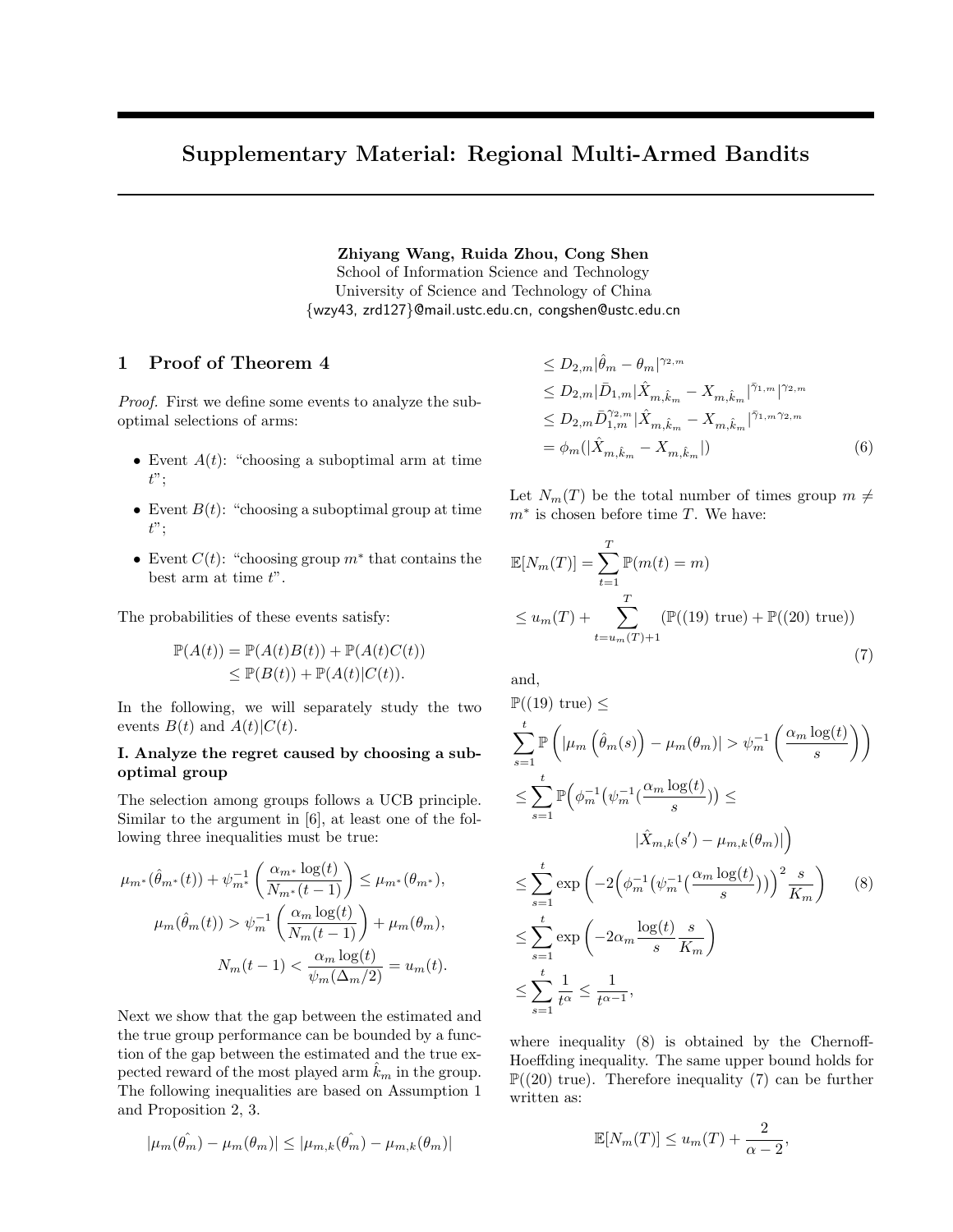.

with  $\alpha = 2\alpha_m/K_m > 2$ . Thus, the regret caused by choosing the wrong group  $R_B(T)$  satisfies:

$$
R_B(T) \le \sum_{m \neq m^*} \left( \frac{\alpha_m \log(T)}{\psi_m(\Delta_m/2)} + \frac{2}{\alpha - 2} \right)
$$

### II. Analyze the regret by choosing a suboptimal arm in the optimal group

Assume that we have chosen the optimal group  $N_{m^*}(t)$ times before time t and  $m(t) = m^*$ . We now consider the probability of choosing a suboptimal arm in the optimal group:

$$
\mathbb{P}(k(t) \neq k^*) \leq \mathbb{P}(\delta \leq |\hat{\theta}_{m^*}(t) - \theta_{m^*}|)
$$
  
= 
$$
\mathbb{P}(\delta \leq |\mu_{m^*,\hat{k}_{m^*}}^{-1}(\hat{X}_{m^*,\hat{k}_{m^*}}(t)) - \mu_{m^*,\hat{k}_{m^*}}^{-1}(X_{m^*,\hat{k}_{m^*}})|)
$$
  
(9)

$$
\leq \mathbb{P}(\delta \leq \bar{D}_{1,m^*}|\hat{X}_{m^*,\hat{k}_{m^*}}(t) - X_{m^*,\hat{k}_{m^*}}|^{\bar{\gamma}_1})
$$
\n
$$
= \mathbb{P}\left(\left(\frac{\delta}{\bar{D}_{1,m^*}}\right)^{\gamma_{1,m^*}} \leq |\hat{X}_{m^*,\hat{k}_{m^*}}(t) - X_{m^*,\hat{k}_{m^*}}|\right)
$$
\n
$$
\leq 2 \exp\left(-2\left(\frac{\delta}{\bar{D}_{1,m^*}}\right)^{2\gamma_{1,m^*}} N_{m^*,\hat{k}_{m^*}}\right) \tag{10}
$$

$$
\leq 2 \exp\left(-2\left(\frac{\delta}{\bar{D}_{1,m^*}}\right)^{2\gamma_{1,m^*}} \frac{N_{m^*}(t)}{K_{m^*}}\right). \tag{11}
$$

Equality (9) is obtained by the definition of  $\hat{\theta}_m(t)$  and inequality (10) is obtained by the Chernoff-Hoeffding bound. Inequality (11) is obtained by the fact that  $N_{m^*,\hat{k}_{m^*}} \geq \frac{N_{m^*}(t)}{K_{m^*}}$  $\frac{N_{m^*}(t)}{K_{m^*}}$  because  $\hat{k}_{m^*}$  is the arm that has been selected most in the group.

We denote  $R_C(T)$  as the regret caused by choosing a suboptimal arm in the optimal group up to time  $T$ . It satisfies:

$$
R_C(T) \le \sum_{t=1}^T 2 \exp\left(-2\left(\frac{\delta}{\bar{D}_{1,m^*}}\right)^{2\gamma_{1,m^*}} \frac{t}{K_{m^*}}\right) < \frac{2}{\exp\left(\frac{2}{K_{m^*}}\left(\frac{\delta}{\bar{D}_{1,m^*}}\right)^{2\gamma_{1,m^*}}\right) - 1},
$$

which is a bounded regret.

Finally, the total regret can be derived as:

$$
R(\theta, T) = R_B(T) + R_C(T)
$$
  
\n
$$
\leq \sum_{m \neq m^*} \left( \frac{\alpha_m \log(T)}{\psi_m(\Delta_m/2)} + \frac{2}{\alpha - 2} \right)
$$
  
\n
$$
+ \frac{2}{\exp\left(\frac{2}{K_{m^*}} \left(\frac{\delta}{D_{1,m^*}}\right)^{2\gamma_{1,m^*}}\right) - 1}
$$
  
\n
$$
= O(\log(T)),
$$

which completes the proof.

# 2 Proof of Theorem 6

First we analyze the worse-case regret caused by choosing the suboptimal groups and it has been derived that  $\mathbb{E}[N_m(T)] \leq \frac{\alpha_m \log T}{\psi(\Delta_m/2)} = C_m \frac{\log T}{\Delta_m^{\xi_m}}$  $\frac{\log T}{\Delta_m^{\xi_m}}$ . With  $\xi =$  $\max_{m \in \mathcal{M}} \xi_m$ , we now rewrite the regret without dependence on the sub-optimality gap as:

$$
R_B^i(T) = \sum_{m:\Delta_m>0} \Delta_m \mathbb{E}[N_m(T)]
$$
  
= 
$$
\sum_{m:\Delta_m<\Delta} \Delta_m \mathbb{E}[N_m(T)] + \sum_{m:\Delta_m\geq\Delta} \Delta_m \mathbb{E}[N_m(T)]
$$
  

$$
= 
$$
C_1(M \log T)^{\xi} T^{1-\xi},
$$
$$

where in the last step  $\Delta$  is chosen to be  $(CM \log T/T)^{\xi}$ to optimize the upper bound.

Next, we analyze the regret caused by the suboptimal arms within the optimal group. From inequality (10), we have:

$$
\label{eq:4.1} \begin{split} &\mathbb{E}[|\hat{X}_{m^*,\hat{k}_{m^*}}(t)-X_{m^*,\hat{k}_{m^*}}|] = \\ &\int_0^1 \mathbb{P}(|\hat{X}_{m^*,\hat{k}_{m^*}}(t)-X_{m^*,\hat{k}_{m^*}}|>x)\mathrm{d}x \\ &=\int_0^\infty 2\exp(-2x^2N_{m^*,\hat{k}_{m^*}})\mathrm{d}x \\ &\leq \sqrt{\frac{\pi K_{m^*}}{2N_{m^*}(t)}}. \end{split}
$$

From Assumption 1, Proposition 2 and inequality (6), the following can be derived:

$$
|\mu_{m^*}(\hat{\theta}_{m^*}^t) - \mu_{m^*}(\theta_{m^*}^t)|
$$
  
\n
$$
\leq D_{2,m^*} \bar{D}_{1,m^*}^{\gamma_{2,m^*}} |\hat{X}_{m^*,\hat{k}_{m^*}}(t) - \mu_{m^*,\hat{k}_{m^*}}(\theta_{m^*}^t)|^{\bar{\gamma}_{1,m^*}\gamma_{2,m^*}}
$$
  
\n
$$
= \phi(|\hat{X}_{m^*,\hat{k}_{m^*}}(t) - \mu_{m^*,\hat{k}_{m^*}}(\theta_{m^*}^t)|)
$$
\n(12)

$$
\langle \phi \left( \sqrt{\frac{\pi K_{m^*}}{2N_{m^*}(t)}} \right). \tag{13}
$$

Adding up to time budget  $T$ , we get:

$$
R_C^i(T) \leq \sum_{t=1}^T \phi \left( \sqrt{\frac{\pi K_{m^*}}{2t}} \right)
$$
  

$$
\leq \frac{D_{2,m^*} \bar{D}_{1,m^*}^{\gamma_{2,m^*}} (\pi K_{m^*})^{\xi_{m^*}}}{1 - \xi_{m^*}} T^{\xi_{m^*}}.
$$

Combining the bounds for  $R_B^i(T)$  and  $R_C^i(T)$  completes the proof.

 $\Box$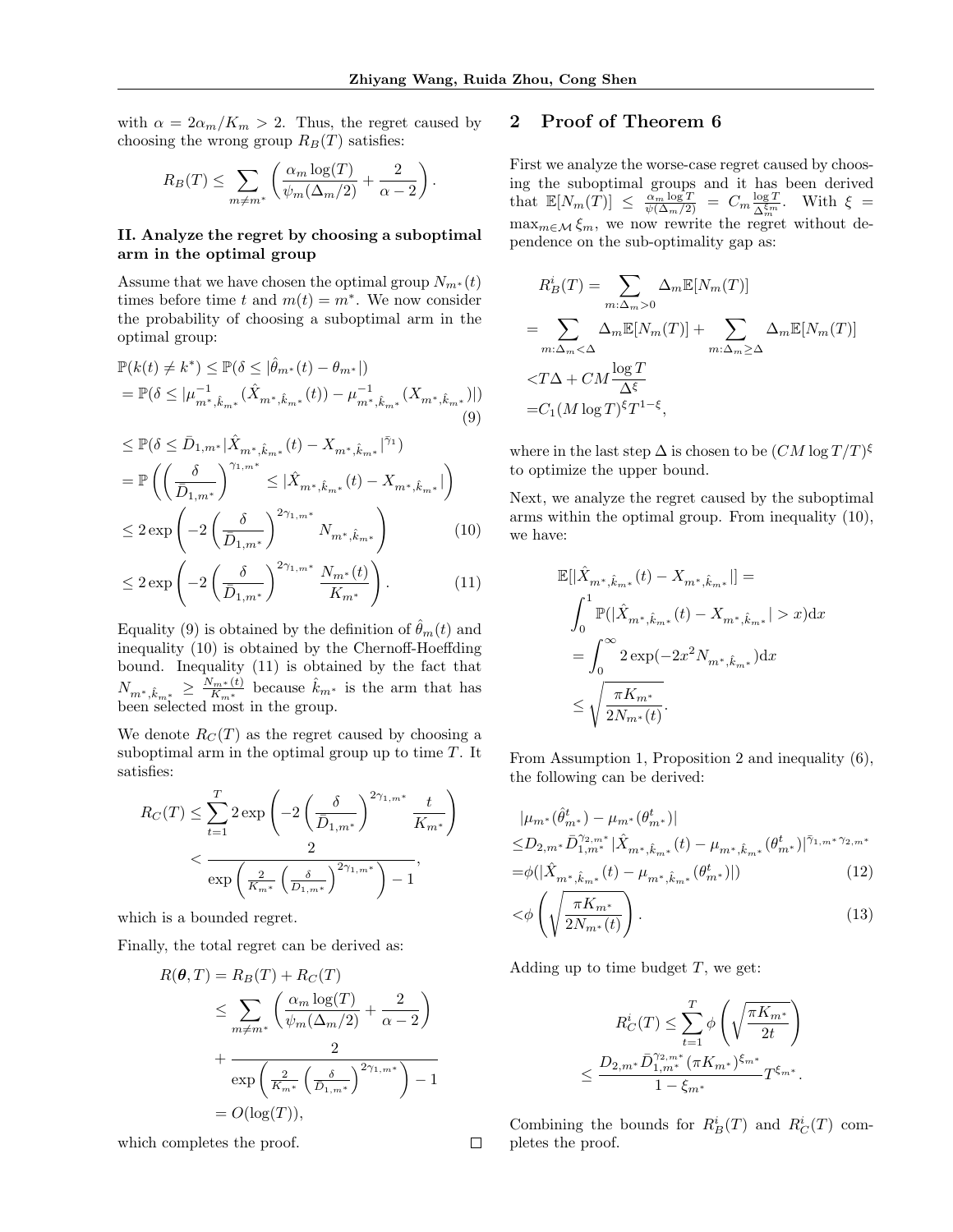# 3 Proof of Lemma 10

We first consider the probability of choosing arm 2 in a single time step  $t$  under a full information setting.

$$
\mathbb{P}(\hat{\theta}_t \in \Theta_2^*) = \mathbb{P}(\hat{\theta}_t > \theta_*)
$$
  
=  $\frac{1}{2} (\mathbb{P}(\mu_1^{-1}(\hat{X}_1(t)) > \theta_*)) + \mathbb{P}(\mu_2^{-1}(\hat{X}_2(t)) > \theta_*))$   
=  $\frac{1}{2} (\mathbb{P}(\hat{X}_1(t) < \mu_1(\theta_*)) + \mathbb{P}(\hat{X}_2(t) > \mu_2(\theta_*)).$  (14)

We define two joint distributions as  $\nu_1 = \mathcal{N}(\mu_1(\theta), 1) \otimes$  $\mathcal{N}(\mu_1(\theta_*), 1)$  and  $\nu_2 = \mathcal{N}(\mu_2(\theta), 1) \otimes \mathcal{N}(\mu_2(\theta_*), 1)$ . Inequality (14) therefore can be re-written as:

$$
\mathbb{P}(\hat{\theta}_t \in \Theta_2^*) = \frac{1}{2} (\mathbb{P}_{\nu_1} (I_t = 2) + \mathbb{P}_{\nu_2} (I_t = 1))
$$
  
\n
$$
\geq \frac{1}{4} \exp(-K(\nu_1^{\otimes t}, \nu_2^{\otimes t}))
$$
  
\n
$$
= \frac{1}{4} \exp(-tK(\mu_1(\theta), \mu_2(\theta))).
$$
 (15)

Adding up to time budget  $T$ , we have:

$$
\mathbb{E}(N_2(T)) \ge \frac{1}{4} \sum_{t=1}^T \exp(-tK(\mu_1(\theta), \mu_2(\theta)))
$$
  
 
$$
\ge \frac{1}{4K(\mu_1(\theta), \mu_2(\theta))} (1 - e^{-(T-1)K(\mu_1(\theta), \mu_2(\theta))^2}),
$$

and

$$
\lim_{T \to \infty} \mathbb{E}(N_2(T)) \ge \frac{1}{4K(\mu_1(\theta), \mu_2(\theta))},
$$

which concludes the proof.

## 4 Proof of Theorem 7

To get a lower bound of the total regret, we can separately bound the aforementioned two types of suboptimal arms. First, regret due to selecting a suboptimal arm in the optimal group can be bounded as  $\Omega(T^{1-\xi})$ . From the proof of Lemma 10, inequality (15) can be derived in the two-armed setting. We specify the reward functions as  $\mu_1(\theta) = \theta^{\gamma}$  and  $\mu_2(\theta) = 1 - \theta^\gamma$ , where  $\gamma \geq 1$ . When  $\theta = \theta_* = 2^{-\frac{1}{\gamma}}$ the two functions lead to the same performance. Define  $\theta = \theta_* + \Delta$ , and further define the two processes as:  $\nu_1 = \mathcal{N}((\theta_* + \Delta)^\gamma, 1) \otimes \mathcal{N}(1/2, 1)$  and  $\nu_2 = \mathcal{N}(1 - (\theta_* + \Delta)^\gamma, 1) \otimes \mathcal{N}(1/2, 1)$ . We first bound the one step loss as:

$$
(\theta_* + \Delta)^\gamma - (1 - (\theta_* + \Delta)^\gamma)
$$
  
=2(\theta\_\* + \Delta)^\gamma - 1  
=2\theta\_\*^\gamma (1 + \frac{\Delta}{\gamma})^\gamma - 1  
=2\gamma 2^{\frac{1-\gamma}{\gamma}} \Delta + o(\Delta)

 $> b\Delta$ .

Therefore the cumulative regret is:

$$
R_B(T) \ge \frac{b\Delta}{4} \sum_{t=1}^T \exp\left(-\frac{t(2(\theta_* + \Delta)^\gamma - 1)^2}{2}\right)
$$
  
 
$$
\ge \frac{b\Delta}{4} \sum_{t=1}^T \exp(-t2(\theta_* + \Delta)^2 \gamma) \tag{16}
$$
  
 
$$
\ge b \frac{1 - e^{-16}}{8} \frac{\Delta}{(\Delta + 2^{-\frac{1}{\gamma}})^{2\gamma}},
$$

where inequality (16) is obtained using  $(x - y)^{\gamma} \leq$  $x^{\gamma} - y^{\gamma}$  with  $\gamma \geq 1$ . If we set  $\Delta = 2^{-\frac{1}{\gamma}} T^{-\frac{1}{2\gamma}}$ , which can be relatively small when T is large, we have  $\gamma_1 = \gamma$ and  $\gamma_2 = 1$ , and the following lower bound:

$$
R_B(T) = \Omega(T^{1 - \frac{1}{2\gamma}}) = \Omega(T^{1 - \xi}).
$$
 (17)

For suboptimal arms in suboptimal groups, the lower bound follows the result in [5], which indicates that:

$$
R_C(T) = \Omega(\sqrt{MT}).
$$
\n(18)

Combining the two bounds (17) and (18) completes the proof.

# 5 Proof of Theorem 14

The proof follows the general analysis in Section 4.2 of the main paper, incorporating the window size  $\tau_w$ .

### I. Analyze the regret caused by choosing a suboptimal group We have:

$$
\mu_{m^*}(\hat{\theta}_{m^*}(t)) + c_{m^*}(t, \tau_w) \le \mu_{m^*}(\theta_{m^*}^t),\tag{19}
$$

$$
\mu_m(\hat{\theta}_m(t)) \ge c_m(t, \tau_w) + \mu_m(\theta_m^t),
$$
\n
$$
N_m(t-1) < B(\tau_m, \Lambda_m).
$$
\n
$$
(20)
$$

$$
B(\tau_w, \Delta_m) = K \log(t \wedge \tau_w) \left( \frac{2D_{2,m} \bar{D}_{1,m}^{\gamma_{2,m}}}{\Delta_m} \right)^{\bar{\gamma}_{1,m} \gamma_{2,m}}.
$$

Now, to show that performances of all groups can be accurately estimated with high probability, we consider inequality (13). Note that  $|\hat{X}_{m,k}(t) - \mu_{m,k}(\theta_m^t)|$  is separated as the instantaneous fluctuation of the random variable  $X_{m,k}(s)$  around  $\mu_{m,k}(\theta_m^s)$  and the bias caused by drifting of parameter  $\mu_{m,k}(\theta_m^s) - \mu_{m,k}(\theta_m^t)$ at time s, which can be written as:

$$
|\hat{X}_{m,k}(t) - \mu_{m,k}(\theta_m^t)|
$$
  
\n
$$
\leq \frac{\sum_{\substack{s=t-v+1 \\ m(s)=m \\ k(s)=k}}^{t} (X_{m,k}(s) - \mu_{m,k}(\theta_m^s))}{N_{m,k}(t, \tau_w)}
$$